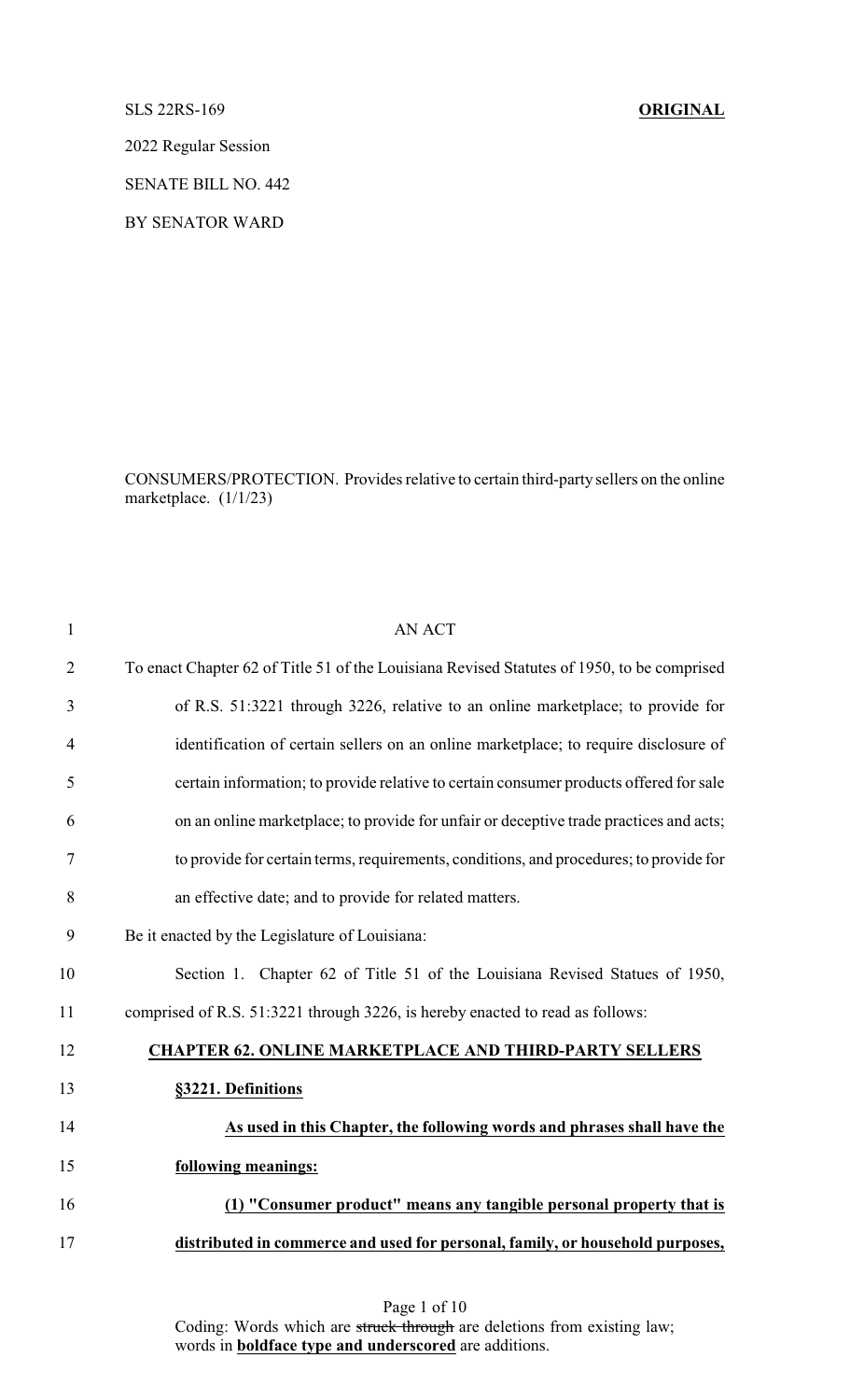| $\mathbf{1}$   | including any property intended to be attached to or installed in any real         |
|----------------|------------------------------------------------------------------------------------|
| $\overline{2}$ | property without regard to whether it is attached or installed.                    |
| 3              | (2) "High-volume third-party seller" means a participant in an online              |
| 4              | marketplace who is a third-party seller and who has entered into two hundred       |
| 5              | or more discrete sales or transactions of new or used consumer products in any     |
| 6              | twelve-month period during the previous twenty-four months, which result in        |
| $\tau$         | an aggregate total of five thousand dollars or more in total gross revenue for the |
| 8              | participant. For purposes of calculating the number of discrete sales or           |
| 9              | transactions or the aggregate gross revenues, an online marketplace shall be       |
| 10             | required only to count sales or transactions made through the online               |
| 11             | marketplace and for which payment was processed by the online marketplace,         |
| 12             | either directly or through its payment processor.                                  |
| 13             | (3) "Online marketplace" means any person or entity that operates a                |
| 14             | consumer-directed electronically based or accessed platform that meets all of      |
| 15             | the following criteria:                                                            |
| 16             | (a) Has features that allow for, facilitate, or enable third-party sellers to      |
| 17             | engage in the sale, purchase, payment, storage, shipping, or delivery of a         |
| 18             | consumer product in this state.                                                    |
| 19             | (b) Is used by one or more third-party sellers for such purposes.                  |
| 20             | (c) Has a contractual or similar relationship with consumers governing             |
| 21             | their use of the platform to purchase consumer products.                           |
| 22             | (4) "Seller" means a person who sells, offers to sell, or contracts to sell        |
| 23             | a consumer product through an online marketplace platform.                         |
| 24             | (5) "Third-party seller" means any seller, independent of an online                |
| 25             | marketplace, who sells, offers to sell, or contracts to sell a consumer product in |
| 26             | this state through an online marketplace. Third-party seller shall not include     |
| 27             | either of the following:                                                           |
| 28             | (a) A seller who operates the online marketplace's platform.                       |
| 29             | (b) A business entity that has made available to the general public the            |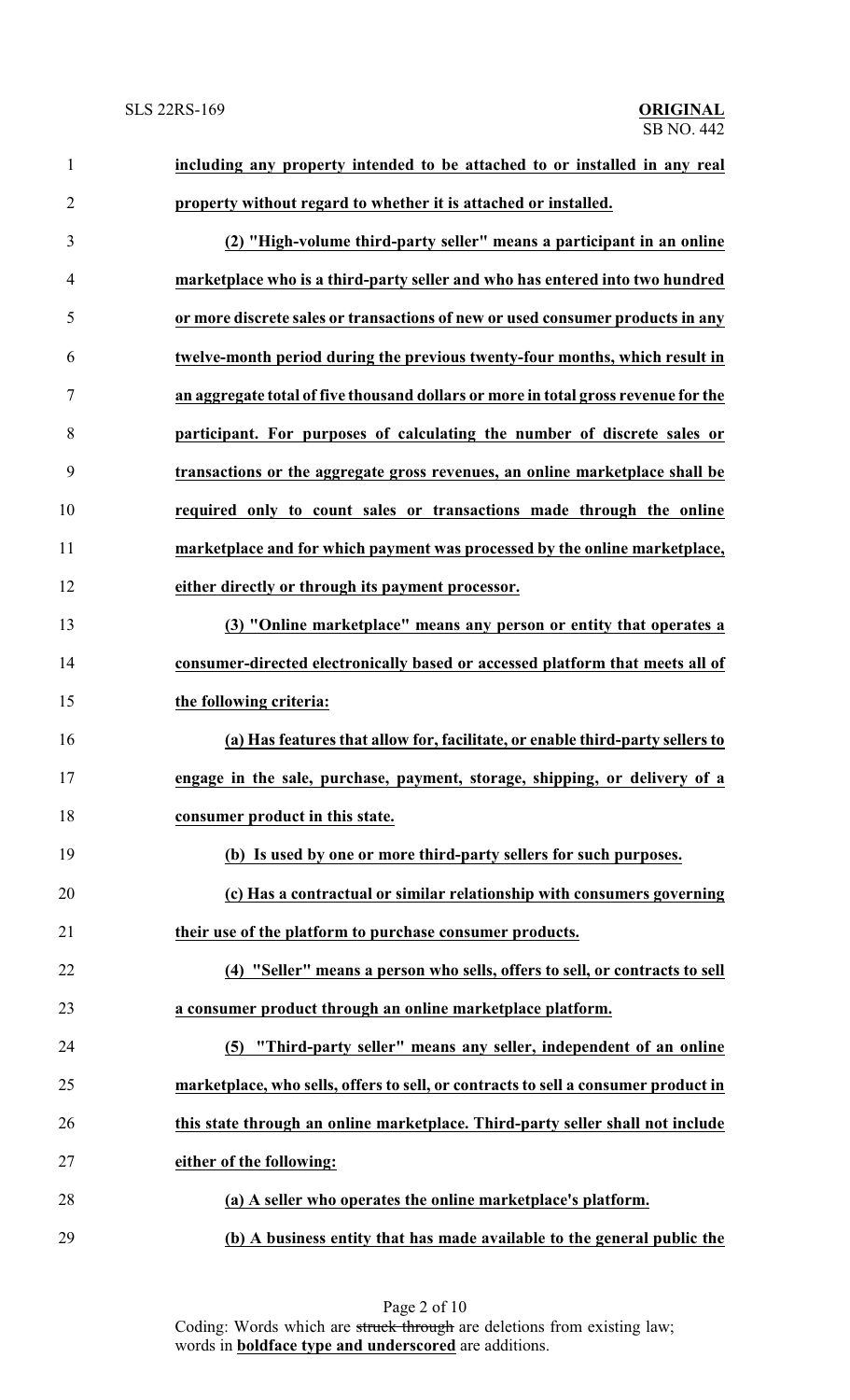| $\mathbf{1}$   | entity's name, business address, and working contact information; an ongoing        |
|----------------|-------------------------------------------------------------------------------------|
| $\overline{2}$ | contractual relationship with the online marketplace to provide the online          |
| $\mathfrak{Z}$ | marketplace with the manufacture, distribution, wholesaling, or fulfillment of      |
| $\overline{4}$ | shipments of consumer products; and provided to the online marketplace              |
| 5              | identifying information which has been verified in accordance with this             |
| 6              | Chapter.                                                                            |
| $\overline{7}$ | (6) "Verify" means to confirm information provided to an online                     |
| 8              | marketplace pursuant to this Chapter, which may include the use of one or           |
| 9              | more methods that enable the online marketplace to reliably determine that any      |
| 10             | information and documents provided are valid, corresponding to the seller or        |
| 11             | an individual acting on the sellers behalf, not misappropriated, and not falsified. |
| 12             | §3222. Collection and verification of information by online marketplace             |
| 13             | $(A)(1)$ An online marketplace shall require that any high-volume                   |
| 14             | third-party seller on the online marketplace's platform provide the online          |
| 15             | marketplace with all of the following information not later than ten days after     |
| 16             | qualifying as a high-volume third-party seller on the platform:                     |
| 17             | (a) The bank account number of the high-volume third-party seller, or               |
| 18             | if the high-volume third-party seller does not have a bank account, the name of     |
| 19             | the payee for payments issued by the online marketplace to the high-volume          |
| 20             | third-party seller. The high-volume third-party seller shall provide the bank       |
| 21             | account or payee information directly to the online marketplace or to a             |
| 22             | third-party contracted by the online marketplace to maintain such information,      |
| 23             | provided that the online marketplace is able to obtain the information on           |
| 24             | demand from the other third-party.                                                  |
| 25             | (b) The high-volume third-party seller's contact information, including             |
| 26             | but not limited to the following information:                                       |
| 27             | (i) If the high-volume third-party seller is an individual, the individual's        |
| 28             | name.                                                                               |
| 29             | (ii) If the high-volume third-party seller is not an individual, either a           |

Page 3 of 10 Coding: Words which are struck through are deletions from existing law; words in **boldface type and underscored** are additions.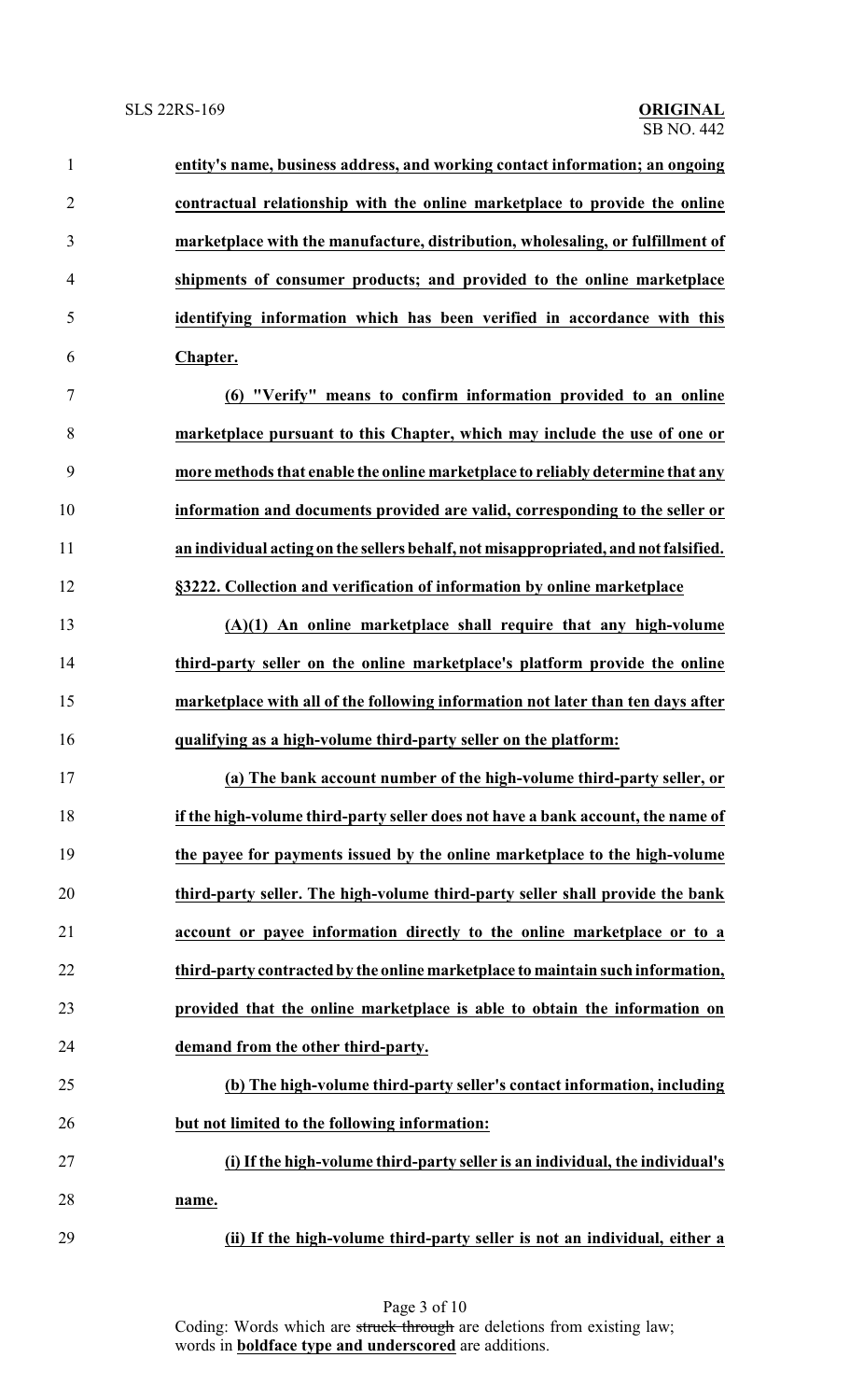| $\mathbf{1}$   | copy of a valid government issued identification for an individual acting on     |
|----------------|----------------------------------------------------------------------------------|
| $\overline{2}$ | behalf of a high-volume third-party seller or a copy of a valid government       |
| 3              | issued record or tax document that includes the business name and physical       |
| 4              | address of the high-volume third-party seller.                                   |
| 5              | (c) A business tax identification number of the high-volume third-party          |
| 6              | seller, or if the high-volume third-party seller does not have a business tax    |
| 7              | identification number, a taxpayer identification number.                         |
| 8              | (d) A current working phone number and electronic mail address for the           |
| 9              | high-volume third-party seller.                                                  |
| 10             | (2)(a) Periodically, but not less than annually, an online marketplace           |
| 11             | shall notify each high-volume third-party seller on the online marketplace's     |
| 12             | platform of the requirement to update information collected pursuant to this     |
| 13             | Section.                                                                         |
| 14             | (b) An online market place shall require any high-volume third-party             |
| 15             | seller to electronically certify whether the high-volume third-party seller has  |
| 16             | submitted updated information within ten days after receiving an annual notice.  |
| 17             | (c) If the high-volume third-party seller does not provide the                   |
| 18             | information or certification required by this Subsection, the online marketplace |
| 19             | shall, after providing the high-volume third-party seller with written or        |
| 20             | electronic notice and an opportunity to provide the information or certification |
| 21             | within ten days after issuance of the notice, suspend the sales activity of the  |
| 22             | high-volume third-party seller until the certification is completed by the       |
| 23             | high-volume third-party seller.                                                  |
| 24             | B.(1) Except as provided in Paragraph (2) of this Subsection, an online          |
| 25             | marketplace shall verify the information and any changes to the information      |
| 26             | collected pursuant to this Section within ten days after collecting the data.    |
| 27             | (2) If a high-volume third-party seller provides a copy of a valid               |
| 28             | government issued tax document, any information contained in the document        |
| 29             | shall be presumed to be verified as of the date of issuance of the document.     |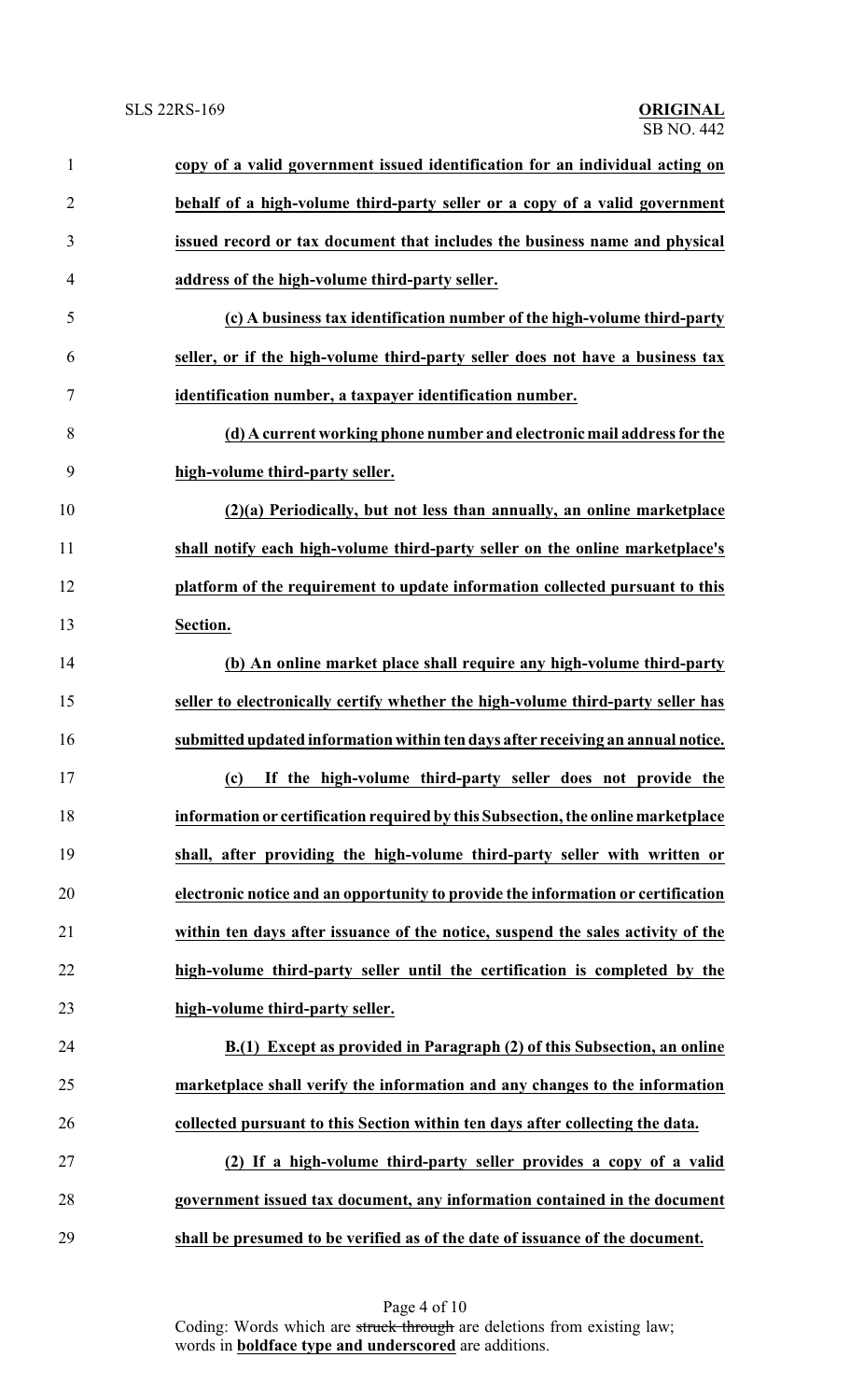| $\mathbf{1}$   | §3223. Data; limitation; security                                                  |
|----------------|------------------------------------------------------------------------------------|
| $\overline{2}$ | A. Any data that is collected to comply with any requirement of this               |
| 3              | Chapter shall not be used for any other purpose except as required by law.         |
| $\overline{4}$ | B. An online marketplace shall implement and maintain reasonable                   |
| 5              | security procedures and practices, including administrative, physical, and         |
| 6              | technical safeguards, appropriate to the nature of the data and the purposes for   |
| 7              | which the data will be used, to protect the data collected to comply with the      |
| 8              | requirements of this Chapter from unauthorized use, disclosure, access,            |
| 9              | destruction, or modification.                                                      |
| 10             | §3224. Online marketplace; disclosure requirements of sellers; exceptions          |
| 11             | A. An online marketplace shall require any high-volume third-party                 |
| 12             | seller that uses the platform of the online marketplace and has an aggregate       |
| 13             | total of twenty thousand dollars or more in annual gross revenues on the online    |
| 14             | marketplace to provide the identity of the high-volume third-party seller,         |
| 15             | including but not limited to the following identifiable information:               |
| 16             | (1) The full name of the high-volume third-party seller, which may                 |
| 17             | include the high-volume third-party seller's name or company name, or the          |
| 18             | name by which the high-volume third-party seller or company operates on the        |
| 19             | online marketplace.                                                                |
| 20             | (2) The physical address of the high-volume third-party seller.                    |
| 21             | (3) Contact information for the high-volume third-party seller to allow            |
| 22             | for the direct, unhindered communication with the high-volume third-party          |
| 23             | seller by users of the online marketplace, including but not limited to any of the |
| 24             | following:                                                                         |
| 25             | (a) A current working phone number.                                                |
| 26             | (b) A current working electronic mail address.                                     |
| 27             | (c) Other means of direct electronic messaging, provided to the                    |
| 28             | high-volume third-party seller by the online marketplace.                          |
| 29             | B. An online marketplace shall disclose the information required in                |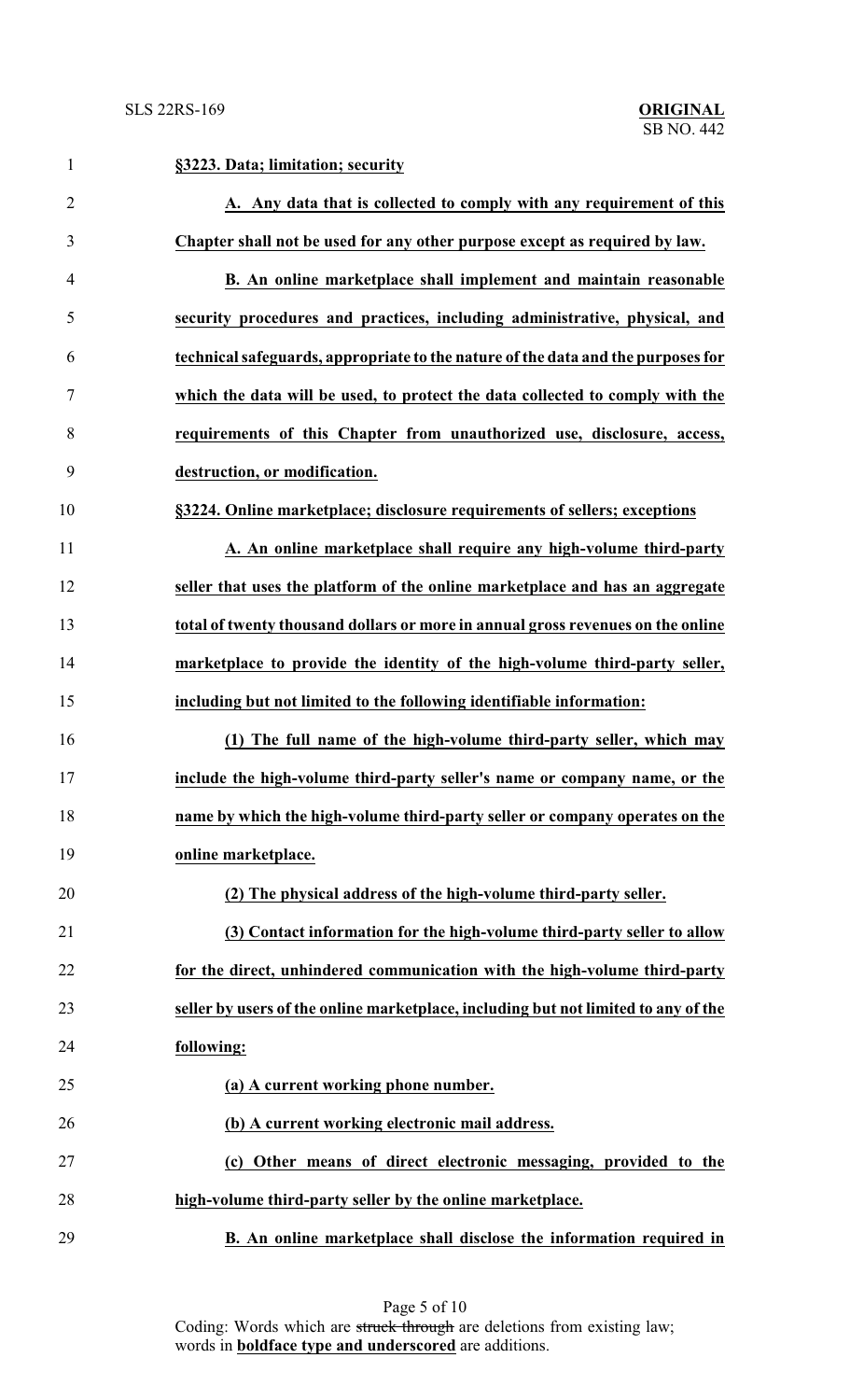| $\mathbf{1}$   | Subsection A of this Section to consumers in a conspicuous manner in an order     |
|----------------|-----------------------------------------------------------------------------------|
| $\overline{2}$ | confirmation message or other document or communication made to the               |
| 3              | consumer after a purchase is finalized and in the consumer's account history.     |
| $\overline{4}$ | C. If the high-volume third-party seller uses a different seller to supply        |
| 5              | the consumer product to the consumer, upon purchase, and upon the request         |
| 6              | of an authenticated purchaser, the seller that supplies the consumer product to   |
| 7              | the purchaser shall disclose the information required in Subsection A of this     |
| 8              | Section to the purchaser.                                                         |
| 9              | D.(1) Upon written request of a high-volume third-party seller, an online         |
| 10             | marketplace may provide a partial disclosure of the information required by       |
| 11             | <b>Subsection A of this Section as follows:</b>                                   |
| 12             | (a) If the high-volume third-party seller demonstrates to the online              |
| 13             | marketplace that he does not have a business address and has only a personal      |
| 14             | street address, the online marketplace shall require the high-volume third-party  |
| 15             | seller to disclose only the country and, if applicable, the state where the       |
| 16             | high-volume third-party seller resides on the product listing. The online         |
| 17             | marketplace may inform consumers that there is no business address available      |
| 18             | for the high-volume third-party seller and that consumer inquires may be          |
| 19             | submitted to the high-volume third-party seller's phone, electronic mail          |
| 20             | address, or other electronic messaging provided to the seller by the online       |
| 21             | marketplace.                                                                      |
| 22             | (b) If a high-volume third-party seller certifies to the online marketplace       |
| 23             | that the high-volume third-party seller is a business that has a physical address |
| 24             | for product returns, the online marketplace may disclose the high-volume          |
| 25             | third-party seller's physical address for product returns.                        |
| 26             | (c) If a high-volume third-party seller certifies to the online marketplace       |
| 27             | that the high-volume third-party seller does not have a phone number other        |
| 28             | than a personal phone number, the online marketplace shall inform consumers       |
| 29             | that there is no phone number available for the seller and that consumer          |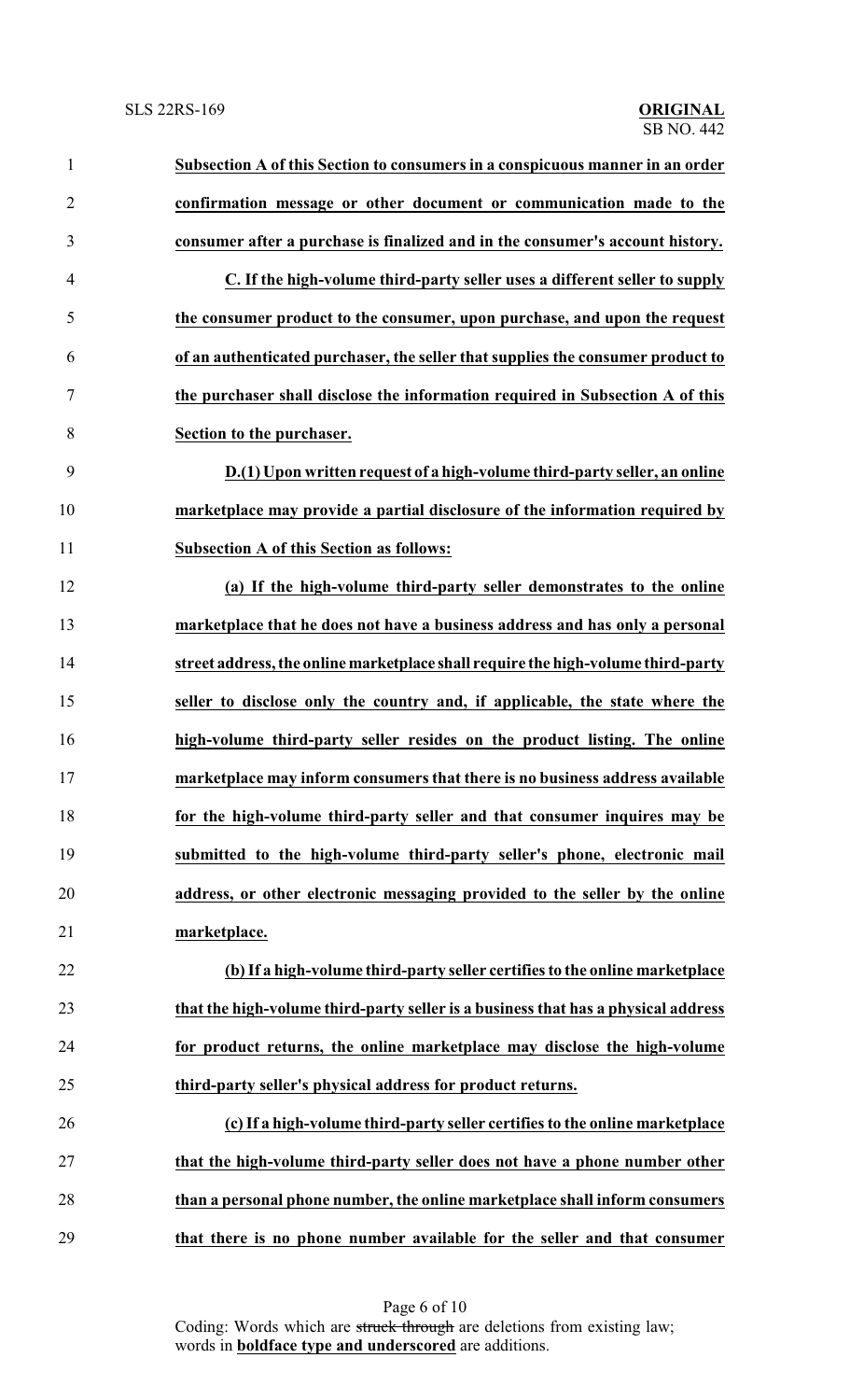| $\mathbf{1}$   | inquiries should be submitted to the seller's electronic mail address or other    |
|----------------|-----------------------------------------------------------------------------------|
| $\overline{2}$ | means of electronic messaging provided to the seller by the online marketplace.   |
| $\mathfrak{Z}$ | (2) If an online marketplace becomes aware that a high-volume                     |
| $\overline{4}$ | third-party seller has made a false representation to the online marketplace in   |
| 5              | order to justify partial disclosure of information required under this Section or |
| 6              | that a high-volume third-party seller who has requested and has allowed to        |
| $\overline{7}$ | submit partial disclosure of identifying information has not responded to         |
| 8              | inquiries submitted to the high-volume third-party sellers's contact information  |
| 9              | within a reasonable amount of time, the online marketplace shall require the      |
| 10             | high-volume third-party seller to submit the identifying information as required  |
| 11             | under this Section within ten days after issuance of such notice. If the          |
| 12             | information is not submitted within ten days, the online marketplace shall        |
| 13             | remove the high-volume third-party seller from its platform and revoke access     |
| 14             | and privileges of the high-volume third-party seller.                             |
| 15             | E. An online marketplace shall disclose to consumers in a clear and               |
| 16             | conspicuous manner on the product listing of any high-volume third-party seller   |
| 17             | a reporting mechanism that allows for electronic and telephonic reporting of      |
| 18             | suspicious marketplace activity to the online marketplace.                        |
| 19             | §3225. Unfair or deceptive trade practice or act; online marketplace sellers;     |
| 20             | identification; violations                                                        |
| 21             | Any violation of this Chapter shall be a deceptive and unfair trade               |
| 22             | practice and shall subject the online marketplace to any and all actions and      |
| 23             | penalties provided for in the Unfair Trade Practices and Consumer Protection      |
| 24             | Law, R.S. 51:1401 et seq.                                                         |
| 25             | §3226. Preemption                                                                 |
| 26             | No political subdivision may establish, mandate, or otherwise require an          |
| 27             | online marketplace to collect or verify information from a high-volume            |
| 28             | third-party seller or disclose information to a consumer on a one-time or         |
| 29             | ongoing basis.                                                                    |

Page 7 of 10 Coding: Words which are struck through are deletions from existing law; words in **boldface type and underscored** are additions.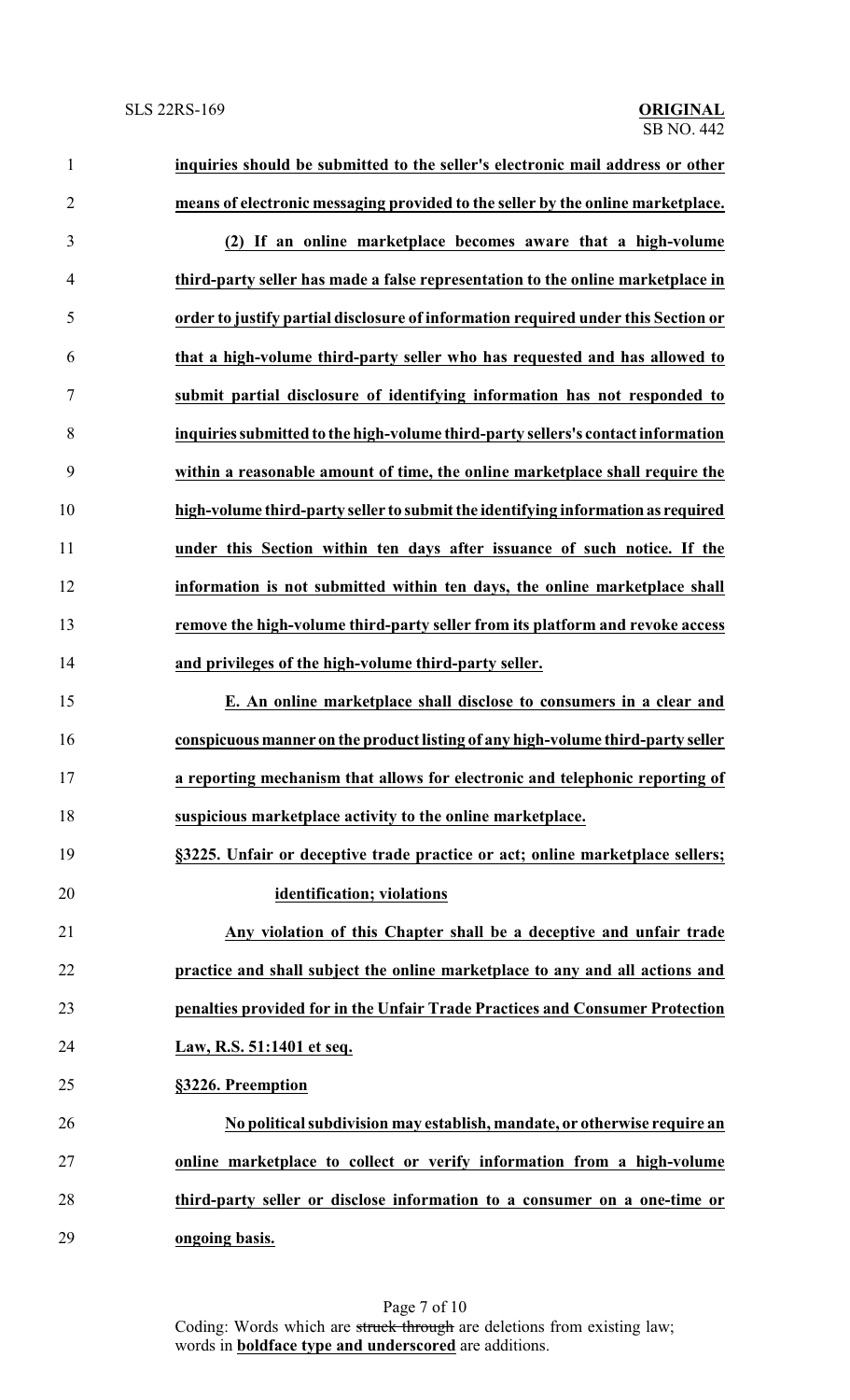- 1 Section 2. This Act shall become effective on January 1, 2023; if vetoed by the
- 2 governor and subsequently approved by the legislature, this Act shall become effective on
- 3 the day following such approval by the legislature or January 1, 2023, whichever is later.

The original instrument and the following digest, which constitutes no part of the legislative instrument, were prepared by Xavier I. Alexander.

## DIGEST SB 442 Original 2022 Regular Session Ward

Proposed law defines the following terms:

- (1) "Consumer product" means any tangible personal property that is distributed in commerce and used for personal, family, or household purposes, including any property intended to be attached to or installed in any real property without regard to whether it is attached or installed.
- (2) "High-volume third-party seller" means a participant in an online marketplace who is a third-party seller and who has entered into 200 or more discrete sales or transactions of new or used consumer products in any 12-month period during the previous 24 months, which results in an aggregate total of \$5,000 or more in total gross revenue for the participant. For purpose of calculating the number of discrete sales or transactions or the aggregate gross revenues, an online marketplace shall only be required to count sales or transactions made through the online marketplace and for which payment was processed by the online marketplace, either directly or through its payment processor.
- (3) "Online marketplace" means any person or entity that operates a consumer-directed electronically based or accessed platform that:
	- (a) Has features that allow for, facilitate, or enable third-party sellers to engage in the sale, purchase, payment, storage, shipping, or delivery of a consumer product in this state;
	- (b) Is used by one or more third-party sellers for such purposes; and
	- (c) Has a contractual or similar relationship with consumers governing their use of the platform to purchase consumer products.
- (4) "Seller" means a person who sells, offers to sell, or contracts to sell a consumer product through an online marketplace platform.
- (5) "Third-party seller" means any seller, independent of an online marketplace, who sells or contracts to sell a consumer product in Louisiana through an online marketplace. Third-party seller does not include the following:
	- (a) A seller who operates the online marketplace's platform; or
	- (b) A business entity that has:
		- (i) Made available to the general public the entity's name, business address, and working contact information;
		- (ii) An ongoing contractual relationship with the online marketplace to provide the online marketplace with the manufacture, distribution,

## Page 8 of 10

Coding: Words which are struck through are deletions from existing law; words in **boldface type and underscored** are additions.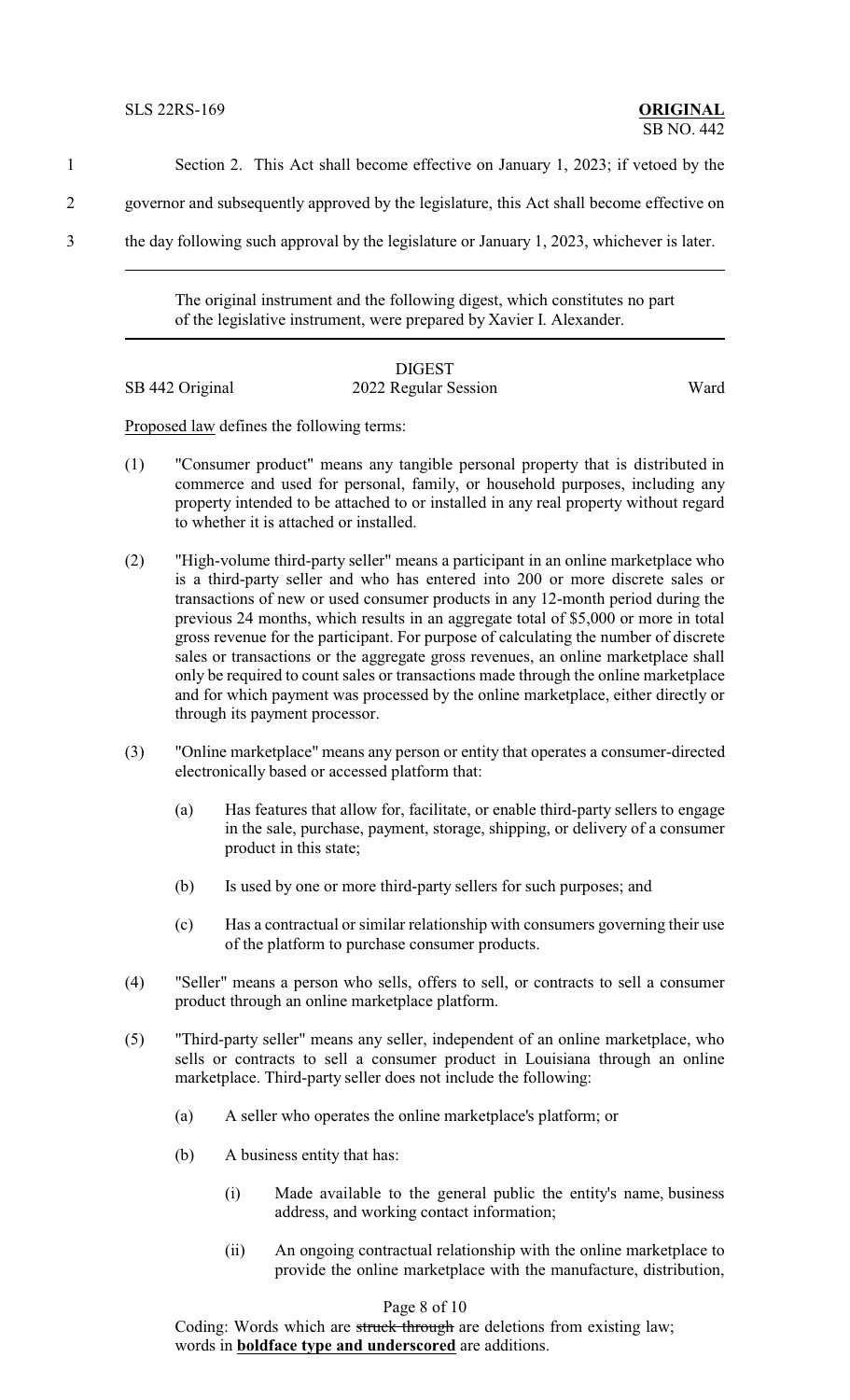wholesaling, or fulfillment of shipments of consumer products; and

- (iii) Provided to the online marketplace identifying information which has been verified in accordance with proposed law.
- (6) "Verify" means to confirm information provided to an online marketplace pursuant to proposed law, which may include the use of one or more methods that enable the online marketplace to reliably determine that any information and documents provided are valid, corresponding to the seller or an individual acting on the seller's behalf, not misappropriated, and not falsified.

Proposed law provides that an online market place shall require a high-volume third-party seller to provide the following information within 10 days:

- (1) A bank account number, in the absence of a bank account, the name of payee for payments issued by the online marketplace. The bank account or payee information may be provided directly to the online marketplace or to a third-party contracted by the online marketplace.
- (2) Contact information for high-volume third-party sellers, including the following:
	- (a) The individual's name if the high-volume third-party seller is an individual.
	- (b) If the individual is not a high-volume third-party seller, the following shall be provided:
		- (i) Copy of a valid government issued identification; or
		- (ii) A copy of a valid government issued record or tax document.
- (3) A current working phone number and email address.

Proposed law provides that periodically, but not less than annually, an online marketplace shall notify a high-volume third-party seller on its platform to keep all required information current.

Proposed law provides that an online market place shall require a high-volume third-party seller to electronically certify whether the high-volume third-party seller has changed information within 10 days of receiving an annual notice.

Proposed law provides that if the high-volume third-party seller does not provide the information or certification required, the online marketplace shall, after first providing the seller with written notice, suspend any further sales activity of the seller.

Proposed law provides that within 10 days of receiving the information from sellers the marketplace shall verify the information collected.

Proposed law provides for data security requirements and limitations.

Proposed law provides that an online marketplace shall require a high-volume third-party seller with an aggregate total of \$20,000 or more in annual revenue to provide the following information in the consumer's order confirmation message and account history:

- (1) The name and physical address of the seller; and
- (2) Phone number, email address, or direct electronic messaging contact information of the seller.

Page 9 of 10

Coding: Words which are struck through are deletions from existing law; words in **boldface type and underscored** are additions.